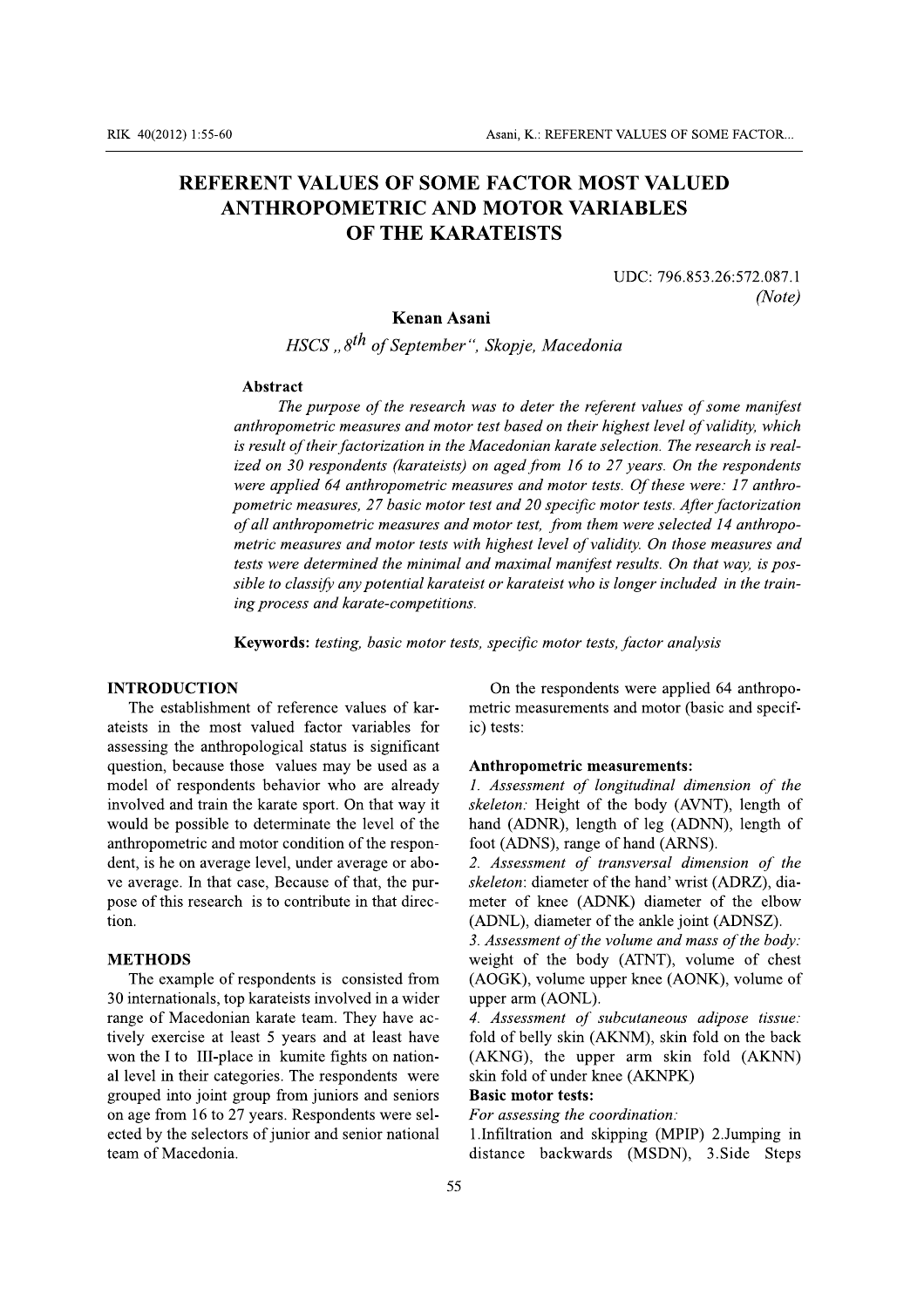(MSTC), 4. 20 - Making a step with insertion (M20ISP), 5. Climbing and descending on stairs backwards (MKSSN).

For assessing the explosive power:

1. Throwing medical ball with the hands from lying position on back to the front (MFMRLGKN) 2. Throwing sack from lying position to back with legs (MIVLGKNN),

3. Throwing a bag in front with legs by reliance caught on wall bars (MOPSIVNKNFR) 4. Runing of 20m standing start (MT20M) 5. Jumping in distance of place (MSDM) 6.Triple jump (MTOM)

|  |  |  | Table 1. Basic statistical parameters of the anthropometric measures |
|--|--|--|----------------------------------------------------------------------|
|--|--|--|----------------------------------------------------------------------|

| Variables    | Mean   | Minimum | Maximum | Std.Dev. | Skewness | Kurtosis |
|--------------|--------|---------|---------|----------|----------|----------|
| <b>AVNT</b>  | 176,47 | 161,0   | 186.0   | 5,89     | $-.36$   | .08      |
| <b>ADNR</b>  | 75.66  | 68,6    | 89,0    | 3,85     | 1,14     | 3,85     |
| <b>ADNN</b>  | 102,50 | 87,0    | 111,0   | 6,01     | $-90$    | ,48      |
| <b>ADNS</b>  | 28,39  | 21,1    | 30,0    | 2.99     | $-42$    | .37      |
| <b>ARNS</b>  | 21,65  | 18,0    | 25,0    | 1,59     | ,46      | ,65      |
| <b>ADRZ</b>  | 6,24   | 4,70    | 9,90    | 1,23     | 1,67     | 3,73     |
| <b>ADNK</b>  | 10,74  | 8,90    | 12,5    | 1,22     | ,02      | $-1,60$  |
| <b>ADNL</b>  | 7,38   | 6,10    | 9,90    | .86      | .67      | ,90      |
| <b>ADNSZ</b> | 7,44   | 6,10    | 8,70    | ,85      | $-14$    | $-1,67$  |
| <b>ATNT</b>  | 74,97  | 52,0    | 93,0    | 9,77     | $-.25$   | $-27$    |
| <b>AOGK</b>  | 84,97  | 57,0    | 99,0    | 9,05     | $-1,13$  | 2,37     |
| <b>AONK</b>  | 48,43  | 35,0    | 56,0    | 4,45     | $-.65$   | 1,65     |
| <b>AONL</b>  | 26,03  | 21,0    | 32,0    | 2,92     | $-.07$   | $-40$    |
| <b>AKNM</b>  | 14,06  | 8,20    | 24,8    | 4,53     | ,79      | $-16$    |
| <b>AKNG</b>  | 12,08  | 7,20    | 24,0    | 3,77     | 1,83     | 3,76     |
| <b>AKNN</b>  | 13,13  | 7,00    | 23,6    | 3,87     | ,75      | ,40      |
| <b>AKNPK</b> | 9,73   | 5,40    | 18,4    | 3,16     | .79      | ,49      |

Table 2. Basic statistical parameters in the basic motor tests

| Variables       | Mean    | Minimum | Maximum | Std.Dev. | Skewnes | Kurtosis |
|-----------------|---------|---------|---------|----------|---------|----------|
| <b>MPIP</b>     | 19,23   | 12,90   | 25,00   | 2,19     | ,23     | 2,77     |
| <b>MSDN</b>     | 105.97  | 72,00   | 132,00  | 15.04    | $-.50$  | $-35$    |
| <b>MSTC</b>     | 20,92   | 14,60   | 31,20   | 4,00     | ,75     | ,22      |
| M20ISP          | 19,29   | 13,50   | 29,70   | 4,46     | ,91     | ,14      |
| <b>MKSSN</b>    | 5,15    | 3,20    | 11.30   | 1,95     | 1,91    | 3,58     |
| <b>MFMRLGKN</b> | 1014,63 | 589,00  | 1400,00 | 217,34   | ,05     | $-1,01$  |
| <b>MIVLGKNN</b> | 371.73  | 130,00  | 705.00  | 159.54   | ,38     | $-1,07$  |
| <b>MOPSIVNK</b> | 466.77  | 282,00  | 710,00  | 99,08    | ,33     | ,15      |
| MT20M           | 3,64    | 2,90    | 4,31    | ,31      | $-33.3$ | ,20      |
| <b>MSDM</b>     | 221.97  | 180,00  | 260,00  | 15.11    | $-0.74$ | 2,98     |
| <b>MTOM</b>     | 624,77  | 520,00  | 695,00  | 46.12    | $-55$   | $-.57$   |
| <b>MPNLG</b>    | 29,80   | 17,00   | 40,00   | 5,82     | $-54$   | $-30$    |
| <b>MSKP</b>     | 35,80   | 14.00   | 70.00   | 12.49    | ,53     | ,70      |
| <b>MZNVP</b>    | 12,23   | 6,00    | 27,00   | 4,98     | 1,09    | 1,18     |
| MPT30           | 27,20   | 15,00   | 46,00   | 7,57     | 1,09    | 1,19     |
| <b>MVZNH</b>    | 25,45   | 7.00    | 57.10   | 12.68    | .64     | $-.01$   |
| <b>MVZPH</b>    | 34,97   | 11,60   | 65,00   | 13,96    | ,09     | $-0.89$  |
| <b>MIZGRAD</b>  | 63,13   | 31,00   | 120,00  | 22,56    | 1,00    | 1,14     |
| MIZGRB          | 47.87   | 10.00   | 92,00   | 23.68    | ,27     | $-.67$   |
| <b>MTAPR</b>    | 35,40   | 22,00   | 48,00   | 7,02     | $-0.07$ | $-0.65$  |
| <b>MTAPN</b>    | 27,30   | 16,00   | 47,00   | 8.02     | 1,29    | .97      |
| <b>MTAPNZ</b>   | 22,63   | 12.00   | 33,00   | 6.60     | $-11$   | $-1.17$  |
| <b>MPZD</b>     | 13,63   | 10,00   | 24,00   | 3,08     | 2,01    | 4,55     |
| <b>MPRK</b>     | 27,63   | 13,00   | 40,00   | 6,89     | $-35$   | $-.48$   |
| <b>MSPZ</b>     | 187,47  | 154,00  | 213,00  | 10,88    | $-39$   | 2,66     |
| <b>MSPM</b>     | 190,73  | 163,00  | 212,00  | 12,61    | $-10$   | $-41$    |
| <b>MISP</b>     | 66,83   | 39,00   | 100,00  | 16,73    | ,49     | $-37$    |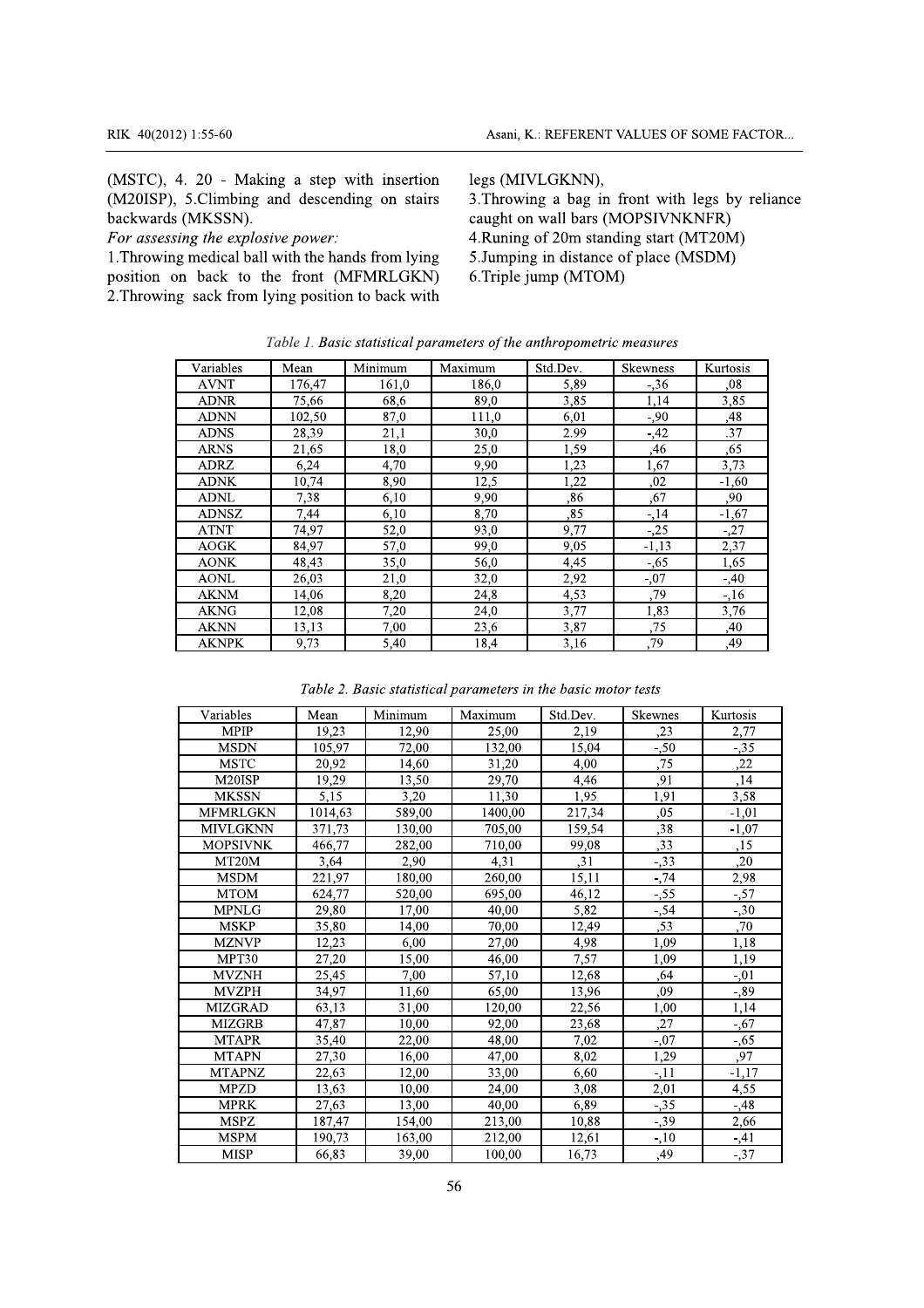| Variables        | Mean  | Minimum | Maximum | Std.Dev.    | <b>Skewness</b> | Kurtosis         |
|------------------|-------|---------|---------|-------------|-----------------|------------------|
| <b>SMAEGERI</b>  | 10,90 | 6,00    | 16,00   | 2,56        | ,20             | $-0.75$          |
| <b>SMAVASI</b>   | 10,70 | 5,00    | 17,00   | 2,83        | ,59             | .06              |
| <b>SUSIRO</b>    | 6.03  | 3,00    | 11,00   | 1,85        | .76             | $\overline{.}32$ |
| SKIZAME          | 8,90  | 6,00    | 16,00   | 2,62        | 1,45            | 1,36             |
| SGJAKO           | 10,23 | 7,00    | 16,00   | 2,60        | ,58             | $-.57$           |
| SKIZADJAK        | 7,63  | 5,00    | 12,00   | 1,87        | ,78             | ,22              |
| <b>STAPNSR</b>   | 22,07 | 17,00   | 35,00   | 3,81        | 1,63            | 3,64             |
| <b>STAPRSR</b>   | 27,20 | 19,00   | 38,00   | 4,85        | ,55             | $-.33$           |
| <b>SUDMPR</b>    | 8,90  | 5,00    | 10,00   | 1,42        | $-1,35$         | 1,02             |
| SUDMNR           | 8,60  | 5,00    | 10.00   | 1,40        | $-1,06$         | ,97              |
| <b>SUDMPN</b>    | 9,27  | 7,00    | 10,00   | ,91         | $-1,17$         | ,73              |
| <b>SUDMNN</b>    | 8,93  | 7,00    | 10,00   | 1,05        | $-.63$          | $-0.74$          |
| <b>SIHCUKI</b>   | 1,57  | 1,10    | 2,63    | ,37         | 1,10            | .97              |
| <b>SIHOMAEG</b>  | 3,66  | 2,25    | 4,80    | .62         | .01             | $-.27$           |
| <b>STATESIHO</b> | 1,96  | 1,25    | 3,11    | ,45         | ,39             | $-15$            |
| STATEMAEG        | 4,06  | 2,87    | 5,55    | $\sqrt{72}$ | .36             | $-30$            |
| <b>SOHMG</b>     | 13,46 | 3.00    | 67,00   | 14.35       | 2,30            | 5,88             |
| <b>SZHMG</b>     | 3,75  | 1,80    | 7,00    | 1,34        | ,61             | $-45$            |
| SOHMVG           | 6,67  | 2,00    | 41,00   | 6,93        | 4,48            | 22,26            |
| SZHMVG           | 3,08  | 1,40    | 4,70    | ,75         | ,02             | ,39              |

Table 3. Basic statistical parameters in the specific motor tests

#### For assessing the repetitive force:

1. Lifting the legs and hands from lying on back (MPNLG) 2. Push-ups (MSKP) 3. Flexions on shaft with up grip (MZNP) .4. Lifting of the body for 30 "(MPT30).

# For assessing the static force:

1. Hang in flexion with up grip (MVZNH) 2. Hang in flexion with sub grip (MVZPH) 3. Withstand by lying on chest (MIZGRAD) 4. Withstand by lying on back (MIZGRB

## For assessing the speed movements:

1. Taping with hand for 15 "(MTAPR) 2. Taping with leg for 15"(MTAPN) 3. Taping with legs on wall for 15 "(MTANS)4.Overlap-twist-touch 20" (MPZD).

For assessing the flexibility:

1. Overlap on bench (MPRK) 2. Split (MSPZ) 3. Stradlle (MSPM) 4. Flex with bat (MISP).

#### **Specific motor tests**

(For assessing specific karate frequency of movement)

1. Kick in bag MAE GERRI with favor leg for 10 "(SMAEGERI),

2. Kick in bag MAVASHI GERRI with favor leg for 10"(SMAVASI),

3 Kick in bag USHIRO GERRI with favor leg for 10. "(SUSIRO),

4. Kick in bag KIZAME CUKI with favor hand

for 10 "(SKIZAME),

5. Kick in bag GJAKO CUKI with favor hand for 10 "(SGJAKO),

6.Kick in bag KIZAME GJAKO CUKI (favor guard) for 10 "(SKIZAGJAK),

7. Taping with leg in sagittal plane for 10 sec. (STAPNSR),

8. Taping with hand in sagittal plane ABOUT 10 sec. (STAPRSR).

(For assessing specific karate precision)

9. Hitting a moving target with favor hand (SUDMPR),

10. Hitting a moving target with weaker hand (SUDMNR),

11. Hitting a moving target with favor leg (SUDMPN),

12. Hitting a moving target with weaker leg (SUDMNN).

(For assessing specific karate coordination) 13. Kick by hand in body with turning on four sides-Shihon cuki (SIHCUKI),

14. Kick by leg in body with turning on four sides-Shihon Mae geri (SIHOMAEG),

15. Defence by hand and blow into the body by turning on four sides - Tate Shuto uke Shihon cuki (STATESIHO),

16. Defence by hand and kick with leg in the body by turning on four sides- Tate Shuto uke Shihon Mae geri (STATEMAEG),

(For assessing specific karate balance)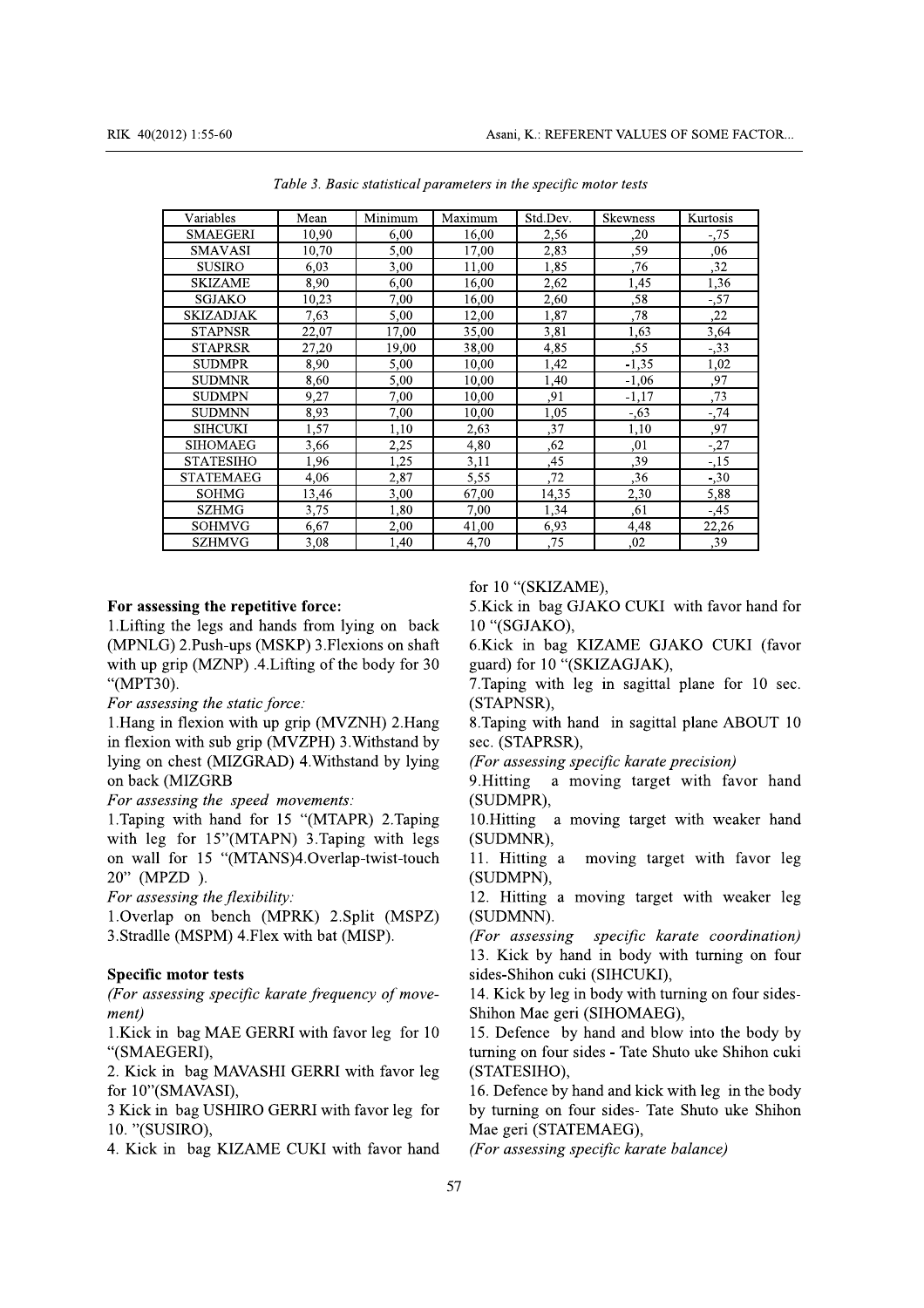17. Standing on low beam on one leg with open eves, and the other leg in a distinctive position hikejaši mae geri (SOHMG),

18. Standing on low beam on one leg with closed eyes, and the other leg in a distinctive position hikejaši mae geri (SZHMG),

19. Standing on low beam on one leg with open eyes, and the other leg in a distinctive position hikejaši mavashi geri (SOHMVG),

20. Standing on low beam on one leg with closed eyes, and the other leg in a distinctive position hikejaši mavashi geri (SZHMVG),

#### **RESULTS**

In Tables 1, 2 and 3 are shown the basic descriptive statistical parameters of the applied anthropometric measures, basic andspecific motor tests at karateists. They primarily served for correcimplementation offurther data-specific motor tests at karateists. They primarily served for correct implementation of further data processing, ie for factorization of anthropometric measures, basic and specific tests, and then for their choice with the highest validity and defini-

Table 4. Factor analysis of anthropometric measures for assessing the longitudinal dimension of the skeleton

| Anthropometric<br>measures | Factor 1 |     |
|----------------------------|----------|-----|
| <b>AVNT</b>                | -.87     | .76 |
| <b>ADNR</b>                | $-.76$   | .58 |
| <b>ADNN</b>                | -.91     | .82 |
| <b>ADNS</b>                | -.13     | .02 |
| ARNS                       |          |     |

tion with maximum and minimum values.

In table 4, are shown results of Hoteling's method main components. Because is isolated one major component, the further factorization for transformation of its data is not extended. This table is just an example of factorization of the applied anthropometric measures and motor tests. Such factorizations are made and for other measures and tests according to hypothetical spaces in which exist their latent dimensions of the basic and specific motor tests. These tables because of limited text space, are not attached in this paper.

From the table 5, it may be noted that from 64

| Table 5. Saturations and communalities           |
|--------------------------------------------------|
| $(h^2)$ of the factor most valued anthropometric |
| measures , basic and specific motor tests        |

| Variables       | Saturations | h <sup>2</sup> |
|-----------------|-------------|----------------|
| <b>ADNN</b>     | -,91        | ,82            |
| <b>ADNSZ</b>    | .94         | .89            |
| <b>ATNT</b>     | ,92         | .85            |
| <b>AKNM</b>     | ,89         | ,80            |
| M20ISP          | ,78         | .61            |
| <b>MTOM</b>     | .88         | ,77            |
| MPT30           | ,79         | ,62            |
| <b>MVZNH</b>    | .88         | ,78            |
| <b>MTAPN</b>    | ,74         | ,54            |
| MSPM            | ,88         | ,78            |
| <b>SMAEGERI</b> | .81         | ,66            |
| SUDMPR          | ,77         | .59            |
| SIHOMAEG        | ,90         | .80            |
| SOHMVG          | -.83        | ,69            |

Table 6. Referent values (maximal and minima results) of the factor most valued anthropometric measures and motor test

| Variables       | Maximum | Minimum |
|-----------------|---------|---------|
| <b>ADNN</b>     | 111,00  | 87,00   |
| ADNSZ           | 8,70    | 6,10    |
| <b>ATNT</b>     | 93,00   | 52,00   |
| <b>AKNM</b>     | 8,20    | 24,00   |
| M20ISP          | 13,50   | 29,00   |
| <b>MTOM</b>     | 695,00  | 520,00  |
| MPT30           | 46,00   | 15,00   |
| <b>MVZNH</b>    | 57,10   | 7,00    |
| MTAPN           | 47,00   | 16,00   |
| <b>MSPM</b>     | 212,00  | 163,00  |
| <b>SMAEGERI</b> | 16,00   | 6,00    |
| SUDMPR          | 10,00   | 5,00    |
| <b>SIHOMAEG</b> | 2,25    | 4,80    |
| SOHMVG          | 41,00   | 2,00    |

variables are separated 14 factor most valued variables for assessment of anthropological status which are short test battery. As may be noted these anthropometric measures and motor tests have statistically saturations with isolated factors of the relevant factorizations which are defined with the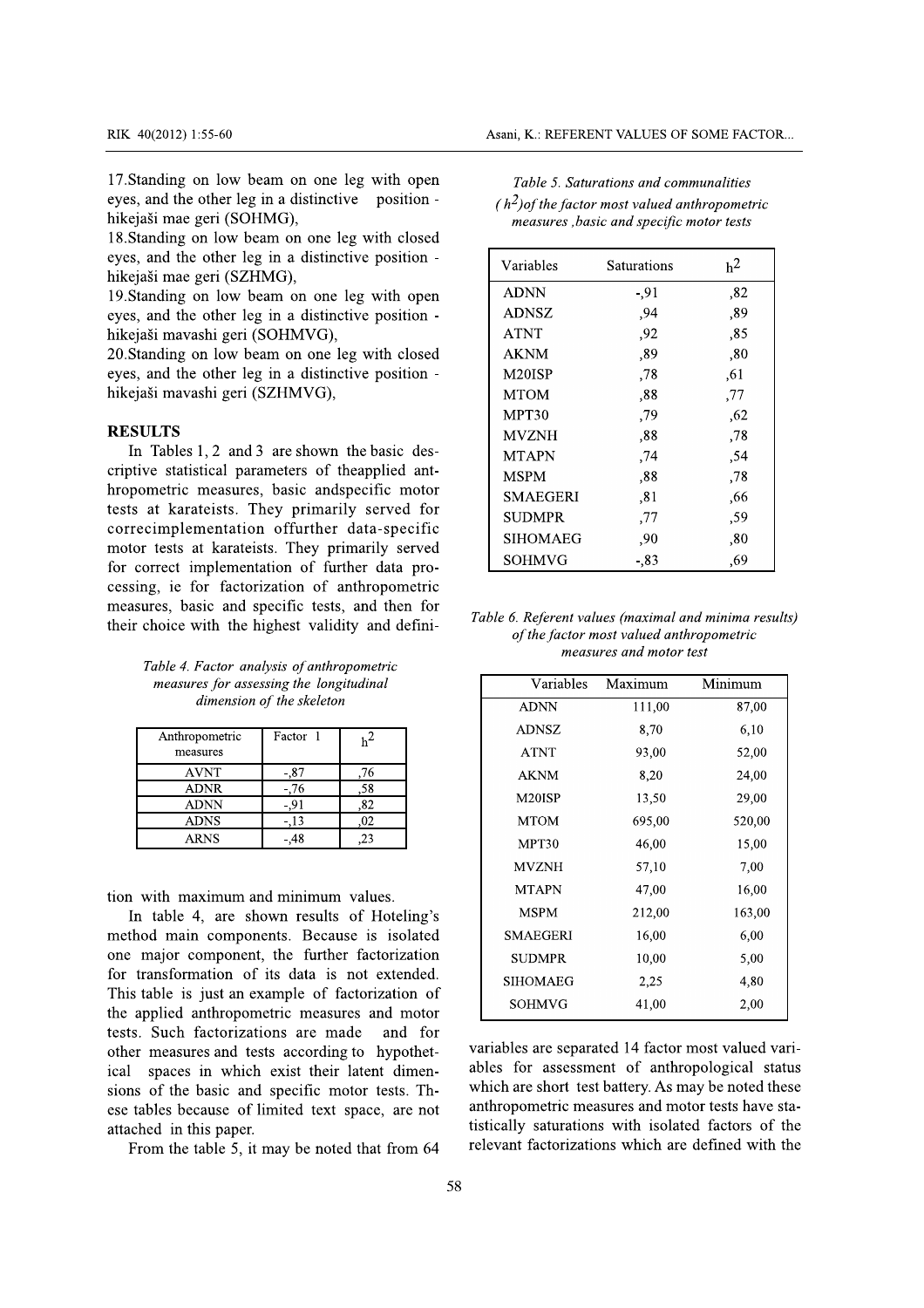RIK 40(2012) 1:55-60<br>
example of table 4. From the values review of the<br>
example of table 4. From the values review of the<br> **REFERENCES**<br>
communalities, it may be noted they are high and<br>
Kajuenck, A. (1979). *Ba*<br>
compati

RIK 40(2012) 1:55-60<br>example of table 4. From the<br>communalities, it may be r<br>compatibility with correspondent property<br>From table 6, it may be<br>erent values which are real<br>potential karateists or alree<br>with longer sport exp RIK 40(2012) 1:55-60<br>
example of table 4. From the values is<br>
communalities, it may be noted they<br>
compatibility with correspondent satu<br>
From table 6, it may be noted the<br>
erent values which are reaper for cl<br>
potential k RIK 40(2012) 1:55-60<br>example of table 4. From the values re<br>communalities, it may be noted they a<br>compatibility with correspondent satur<br>From table 6, it may be noted the re<br>erent values which are reaper for cla<br>potential RIK 40(2012) 1:55-60<br>example of table 4. From the values review of the<br>communalities, it may be noted they are high and<br>compatibility with correspondent saturations.<br>From table 6, it may be noted the relevant ref-<br>erent va 2012) 1:55-60<br>
Asani, K.: REFERE<br>
e of table 4. From the values review of the<br>
nalities, it may be noted they are high and<br>
Kajuencku, A. (197<br>
ibility with correspondent saturations.<br>
he nalles 6, it may be noted the rel RIK 40(2012) 1:55-60<br>example of table 4. From the valu<br>communalities, it may be noted t<br>compatibility with correspondent<br>From table 6, it may be noted<br>erent values which are reaper fo<br>potential karateists or already d<br>with RIK  $40(2012) 1:55-60$ <br>example of table 4. From the values review of<br>communalities, it may be noted they are hig<br>compatibility with correspondent saturations.<br>From table 6, it may be noted the relevant<br>erent values which RIK 40(2012) 1:55-60<br>
example of table 4. From the values review of t<br>
communalities, it may be noted they are high a:<br>
compatibility with correspondent saturations.<br>
From table 6, it may be noted the relevant re<br>
erent va RIK 40(2012) 1:55-60<br> **EXECUTE:**<br>
EXAMPLE COMMUNIST: CALC TO THE COMMUNIST: THE COMMUNIST: THE COMMUNIST: A SURVEY COMMUNIST: COMMUNIST: CONTRACT CONTRACT:<br>
From table 6, it may be noted the relevant referent values which Asani, K.: REFEL<br>
ble 4. From the values review of the<br>
s, it may be noted they are high and<br>
s, it may be noted they are high and<br>
c, it may be noted the relevant ref-<br>
which are reaper for classifying the<br>
which are reap Asani, K.: REFERE<br>
Sani, K.: REFERE<br>
Dum the values review of the<br>
Dum the values review of the<br>
Dum the noted they are high and<br>  $V$  be noted the relevant ref-<br>  $V$  reaper for classifying the<br>  $V$  reaper for classifying RIK 40(2012) 1:55-60<br>example of table 4. From the v<br>communalities, it may be note<br>compatibility with correspond<br>From table 6, it may be not<br>erent values which are reaper<br>potential karateists or already<br>with longer sport ex RIK  $40(2012) 1:55-60$ <br>example of table 4. From the val<br>communalities, it may be noted<br>compatibility with correspondent<br>From table 6, it may be noted<br>erent values which are reaper f<br>potential karateists or already<br>with lo RIK 40(2012) 1:55-60<br>
As<br>
example of table 4. From the values review of the<br>
communalities, it may be noted they are high and<br>
compatibility with correspondent saturations.<br>
From table 6, it may be noted the relevant ref-<br> 2) 1:55-60<br>
Asani, 2) 1:55-60<br>
Asani, 2) 1:55-60<br>
Asani, 2) 1:55-60<br>
Asani, 2) and a consider the set of the **REFER**<br>
ties, it may be noted they are high and KajueButy<br>
ble 6, it may be noted the relevant ref-<br>
as which a Fig. 5-60<br>
18.5-60<br>
18.5-60<br>
18.5-60<br>
18.5-60<br>
18.5-60<br>
18.5-60<br>
18.5-60<br>
18.5-60<br>
18.5-60<br>
18.5-60<br>
18.5-60<br>
18.5-80<br>
18.5-80<br>
18.5-80<br>
18.5-80<br>
18.5-80<br>
18.5-80<br>
18.5-80<br>
18.5-80<br>
18.5-80<br>
18.5-80<br>
18.5-80<br>
18.5-80<br>
19. RIK 40(2012) 1:55-60<br>example of table 4. From the value<br>communalities, it may be noted the<br>compatibility with correspondent s<br>From table 6, it may be noted tl<br>erent values which are reaper for<br>potential karateists or alrea RIK 40(2012) 1:55-60<br>example of table 4. From the values<br>communalities, it may be noted the<br>compatibility with correspondent sa<br>From table 6, it may be noted the<br>erent values which are reaper for o<br>potential karateists or RIK  $40(2012) 1:55-60$ <br>example of table 4. From the values review of<br>communalities, it may be noted they are high<br>compatibility with correspondent saturations.<br>From table 6, it may be noted the relevant<br>erent values which RIK 40(2012) 1:55-60<br>example of table 4. From the values review of th<br>communalities, it may be noted they are high an<br>compatibility with correspondent saturations.<br>From table 6, it may be noted the relevant ref<br>erent value EXERIM A0(2012) 1:55-60<br>
Asani, K.: F<br>
EXERIM Asami, K.: F<br>
EXERIM Asami, K.: F<br>
EXERIM Asami, K.: F<br>
Communalities, it may be noted they are high and<br>
From table 6, it may be noted the relevant ref-<br>
From table 6, it may Asani, K.: REFEREI<br>
Asani, K.: REFEREI<br>
Asani, K.: REFEREI<br>
Asani, K.: REFEREI<br>
Asani, K.: REFEREI<br>
Asani, K.: REFEREI<br>
Asani, K.: REFEREI<br>
REFEREI<br>
NET ASSEMING METALLED MANUS CONTAINS AT A LIPTON THE is or already defin RIK 40(2012) 1:55-60<br>
example of table 4. From the va<br>
communalities, it may be noted<br>
compatibility with corresponder<br>
From table 6, it may be noted<br>
erent values which are reaper 1<br>
potential karateists or already<br>
with RIK  $40(2012) 1:55-60$ <br>example of table 4. From the values review communalities, it may be noted they are high compatibility with correspondent saturations.<br>From table 6, it may be noted the relevant erent values which ar RIK  $40(2012) 1:55-60$ <br>example of table 4. From the values review of the<br>communalities, it may be noted they are high and<br>compatibility with correspondent saturations.<br>From table 6, it may be noted the relevant ref-<br>erent  $\times$  40(2012) 1:55-60<br>
Asani<br>
ample of table 4. From the values review of the<br>
mmunalities, it may be noted they are high and<br>
From table 6, it may be noted the relevant ref-<br>
and the relevant ref-<br>
and values which are r **EXECUTE:**<br>
S.5-60<br>
Asani, K.: REFERE<br>
ble 4. From the values review of the<br>
s, it may be noted they are high and<br>  $\theta$  Kajuescku, A. (197<br>
with correspondent saturations.<br>  $\theta$  C, it may be noted the relevant ref-<br>
whic RIK 40(2012) 1:55-60<br>
example of table 4. From the va<br>
communalities, it may be noted<br>
compatibility with corresponder<br>
From table 6, it may be note<br>
erent values which are reaper<br>
potential karateists or already<br>
with lon RIK  $40(2012) 1:55-60$ <br>example of table 4. From the values<br>communalities, it may be noted the<br>compatibility with correspondent sa<br>From table 6, it may be noted the<br>erent values which are reaper for o<br>potential karateists RIK 40(2012) 1:55-60<br>example of table 4. From the values r<br>communalities, it may be noted they<br>compatibility with correspondent satu<br>From table 6, it may be noted the 1<br>erent values which are reaper for cla<br>potential karat RIK  $40(2012) 1:55-60$ <br>
<br>
<br>
example of table 4. From the values review of the communalities, it may be noted they are high are compatibility with correspondent saturations.<br>
From table 6, it may be noted the relevant reve RIK 40(2012) 1:55-60<br>example of table 4. From the values review of the<br>communalities, it may be noted they are high and<br>compatibility with correspondent saturations.<br>From table 6, it may be noted the relevant ref-<br>erent va  $40(2012) 1:55-60$ <br>
Asani, K.: F<br>
mple of table 4. From the values review of the<br>
munalities, it may be noted they are high and<br>
Kajuescku,<br>
patibility with correspondent saturations.<br>
From table 6, it may be noted the re Asani, K.: RE<br>
- From the values review of the<br>
may be noted they are high and<br>
correspondent saturations.<br>
have noted the relevant ref-<br>
have reaper for classifying the<br>
sor already defined karateists<br>
movement<br>
experien Asani, K.: REFERENCES<br>
From the values review of the<br> **REFERENCES**<br>
ay be noted they are high and<br>  $\begin{array}{ccc}\n & \text{R2} \text{K3} & \text{K4} \text{N4} & \text{K5} \text{N4} & \text{K6} \text{N4} & \text{K7} \text{N4} & \text{K8} \text{N4} & \text{K9} \text{N4} & \text{K9} \text{N4} & \text{K0} \text$ example of table 4. From the values review of the<br>
communalities, it may be noted they are high and<br>
compatibility with correspondent saturations.<br>
From table 6, it may be noted the relevant ref-<br>
erent values which are re REFERENC<br>
le 4. From the values review of the<br>
it may be noted they are high and<br>
6, it may be noted the relevant ref-<br>
6, it may be noted the relevant ref-<br>
hich are reaper for classifying the<br>
eists or already defined ka From the values review of the<br>
REFERENCES<br>
REFERENCES<br>
REFERENCES<br>
May be noted they are high and<br>
May kajuescku, A. (197<br>
orrespondent saturations.<br>
The may be noted the relevant ref-<br>
or already defined karateists<br>
or a example of table 4. From t<br>communalities, it may be i<br>compatibility with correspo<br>From table 6, it may be<br>erent values which are rea<br>potential karateists or alrea<br>with longer sport experie<br>maximum and minimum<br>anthropometri example of table 4. From the values<br>communalities, it may be noted the<br>compatibility with correspondent sat<br>From table 6, it may be noted the<br>erent values which are reaper for c<br>potential karateists or already defi<br>with lo example of table 4. From the values review of the<br>communalities, it may be noted they are high and<br>compatibility with correspondent saturations.<br>From table 6, it may be noted the relevant ref-<br>erent values which are reaper nple of table 4. From the values review of the<br>
munalities, it may be noted they are high and<br>
KajueBeckH, A. (1<br>
patibility with correspondent saturations.<br>
from table 6, it may be noted the relevant ref-<br>
traviuses which m the values review of the<br>
be noted they are high and<br>  $\mu$  Kajuescku, A. (197<br>
espondent saturations.<br>
be noted the relevant ref-<br>
reaper for classifying the<br>
already defined karateists<br>
movements of the relevant<br>
reinc example of table 4. From<br>communalities, it may be<br>compatibility with corres<br>From table 6, it may l<br>erent values which are 1<br>potential karateists or a<br>with longer sport exper<br>maximum and minimur<br>anthropometric measures<br>used example of table 4. From the values review<br>communalities, it may be noted they are hig<br>compatibility with correspondent saturation.<br>From table 6, it may be noted the relevan<br>erent values which are reaper for classifyi<br>pote example of table 4. From the values review of the<br>communalities, it may be noted they are high and<br>compatibility with correspondent saturations.<br>From table 6, it may be noted the relevant ref-<br>erent values which are reaper ample of table 4. From the values review of the<br>
mmunalities, it may be noted they are high and<br>
From table 6, it may be noted the relevant ref-<br>
entry values which are reaper for classifying the<br>
tential karateists or al From the values review of the<br>
MEFERENCES<br>
y be noted they are high and<br>
KajueBcKM, A. (19<br>
nor already defined karateists<br>
por already defined karateists<br>
movements of<br>
por already defined karateists<br>
movements of<br>
por a The values review of the **REFERENCES**<br>
e noted they are high and KajueBcku, A. (197<br>
spondent saturations. *OBUNCEB*<br>
denoted the relevant ref-<br>
reaper for classifying the<br>
liveady defined karateists movements of the<br>
liv communalities, it may be noted they are high and<br>compatibility with correspondent saturations.<br>From table 6, it may be noted the relevant ref-<br>erent values which are reaper for classifying the<br>potential karateists or alrea Ities, it may be noted they are high and<br>
lity with correspondent saturations. Solutively with correspondent saturations. Solution<br>
also be the relevant ref-<br>
nes which are reaper for classifying the<br>
carrelation of the re Solution and the set of the set of the set of the set of the set of the set of the set of the set of the set of the set of the set of the set of the set of the set of the pole of the pole of the pole of the pole of the po It may be noted they are high and<br>
it may be noted they are high and<br>
it correspondent saturations.<br>
it in correspondent saturations.<br>
it is or already defined karateists<br>
or already defined karateists<br>
or experience. On be noted they are high and<br>  $V$  be noted the relevant ref-<br>  $v$  be noted the relevant ref-<br>  $v$  reaper for classifying the<br>
already defined karateists<br>
erience. On that way, the<br>
the kicks of som<br>
num values of the releva compatibility with correspondent sate<br>From table 6, it may be noted the<br>erent values which are reaper for c<br>potential karateists or already defir<br>with longer sport experience. On t<br>maximum and minimum values of<br>anthropomet compatibility with correspondent saturations.<br>From table 6, it may be noted the relevant referent values which are reaper for classifying the potential karateists or already defined karateists with longer sport experience. atibility with correspondent saturations.  $\theta$ anscertisama na<br>
om table 6, it may be noted the relevant ref-<br>
trial karateists or already defined karateists<br>
movements of t<br>
longer sport experience. On that way, the<br>
the From table 6, it may be<br>erent values which are re<br>potential karateists or all<br>with longer sport experie<br>maximum and minimum<br>anthropometric measures<br>used for selection of the<br>future programming of the<br>karateists who are inc From table 6, it may be i<br>erent values which are reap<br>potential karateists or alrea<br>with longer sport experien<br>maximum and minimum v<br>anthropometric measures ar<br>used for selection of the p<br>future programming of the i<br>karate From table 6, it may be noted the relevant values which are reaper for class potential karateists or already defined with longer sport experience. On that maximum and minimum values of the anthropometric measures and motor From table 6, it may be noted the relevant ret-<br>erent values which are reaper for classifying the<br>potential karacteists or already defined karacteists who longer sport experience. On that way, the<br>maximum and minimum valu erent values which are reaper for classitying the<br>potential karateists or already defined karateists<br>with longer sport experience. On that way, the<br>maximum and minimum values of the relevant<br>anthropometric measures and mot It values which are reaper for classifying the<br>
initial karateists or already defined karateists<br>
in longer sport experience. On that way, the<br>
imum and minimum values of the relevant<br>
if the relevant<br>
in the momentric me Fractists or already defined karateists<br>sport experience. On that way, the the kick<br>movement sport experience. On that way, the the kick<br>md minimum values of the relevant Macedo<br>tric measures and motor tests, may be 54-58 The area per to classifying the<br>
intervals or already defined karateists<br>
movements of t<br>
experience. On that way, the<br>
the kicks of som<br>
inimum values of the relevant<br>
accedonia.] $\Phi u$ <br>
casures and motor tests, may be<br> potential karateists or a<br>with longer sport exper<br>maximum and minimur<br>anthropometric measures<br>used for selection of the<br>future programming of t<br>karateists who are includ<br>tions. In this point, it wou<br>anthropometric measure<br> potential karateists or already defined kar<br>with longer sport experience. On that wa<br>maximum and minimum values of the re<br>anthropometric measures and motor tests, n<br>used for selection of the potential karateis<br>future progr potential karateists or already defined karateists<br>with longer sport experience. On that way, the<br>maximum and minimum values of the relevant<br>anthropometric measures and motor tests, may be<br>used for selection of the potenti ential karateists or already defined karateists<br>
movements of the honger sport experience. On that way, the<br>
the kicks of son<br>
stimum and minimum values of the relevant<br>
Macedonia.] $\Phi u$ :<br>
Mropometric measures and motor t with longer sport experience.<br>
maximum and minimum value<br>
anthropometric measures and n<br>
used for selection of the poter<br>
future programming of the train<br>
karateists who are included in<br>
tions. In this point, it would be p with longer sport experience. On<br>maximum and minimum values<br>anthropometric measures and mot<br>used for selection of the potentia<br>future programming of the training<br>karateists who are included in the<br>tions. In this point, it with longer sport experience. On that we<br>maximum and minimum values of the re<br>anthropometric measures and motor tests, n<br>used for selection of the potential karateis<br>future programming of the training process<br>karateists wh with longer sport experience. On that way, the<br>maximum and minimum values of the relevant<br>anthropometric measures and motor tests, may be<br>used for selection of the potential karateists and<br>future programming of the trainin 1 longer sport experience. On that way, the<br>timum and minimum values of the relevant<br>propometric measures and motor tests, may be<br>for selection of the potential karateists and<br>re programming of the training process of the<br> longer sport experience. On that way, the<br>
mum and minimum values of the relevant<br>
for selection of the potential karateists and<br>
Mudi<br>
programming of the training process of the<br>
ists who are included in the sport competi sport experience. On that way, the<br>
the kicks of s<br>
definition in the values of the relevant<br>
tic measures and motor tests, may be<br>
subsettion of the potential karateists and<br>
Mudrić, R. (199)<br>
muming of the training proc erience. On that way, the<br>
the kicks of son<br>
um values of the relevant<br>
es and motor tests, may be<br>
54-58.<br>
he potential karateists and<br>
Mudrić, R. (1994).<br>
the training process of the<br>
uded in the sport competi-<br>
karateu maximum and minimum<br>anthropometric measures a<br>used for selection of the p<br>future programming of the<br>karateists who are include<br>tions. In this point, it would<br>anthropometric measures<br>potential and permanent k<br>sub average, a maximum and minimum va<br>anthropometric measures and<br>used for selection of the po<br>future programming of the ti<br>karateists who are included<br>tions. In this point, it would b<br>anthropometric measures are<br>potential and permanent maximum and minimum values<br>anthropometric measures and mo<br>used for selection of the potent<br>future programming of the traini<br>karateists who are included in th<br>tions. In this point, it would be po<br>anthropometric measures and maximum and minimum values of<br>anthropometric measures and motor t<br>used for selection of the potential k<br>future programming of the training p<br>karateists who are included in the sp<br>tions. In this point, it would be possibl-<br> maximum and minimum values of the<br>anthropometric measures and motor tests,<br>used for selection of the potential karate<br>future programming of the training proce:<br>karateists who are included in the sport<br>tions. In this point, maximum and minimum values of the relevant<br>anthropometric measures and motor tests, may b<br>used for selection of the potential karateists an<br>future programming of the training process of th<br>karateists who are included in th maximum and minimum values of the relevant<br>unthropometric measures and motor tests, may be<br>used for selection of the potential karateists and<br>uture programming of the training process of the<br>carateists who are included in aximum and minimum values of the relevant<br>thropometric measures and motor tests, may be<br>eed for selection of the potential karateists and<br>ture programming of the training process of the<br>trateists who are included in the sp Im and minimum values of the relevant<br>
from the potential karateists and<br>
programming of the potential karateists and<br>
programming of the training process of the<br>
ts who are included in the sport competi-<br>
h this point, it and minimum values of the relevant<br>tric measures and motor tests, may be<br>section of the potential karateists and<br>mudric, Framming of the training process of the<br>spoint, it would be possible to asses the the contric<br>spoint, minimum values of the relevant<br>
measures and motor tests, may be<br>
54-58.<br>
In of the potential karateists and<br>
mudric, R. (199-<br>
ing of the training process of the<br>
re included in the sport competi-<br>
the complex<br>
measures a Macedonia.]  $\Phi u$ :<br>
es and motor tests, may be<br>
fa-58.<br>
the potential karateists and<br>
where, R. (1994).<br>
the training process of the<br>
uded in the sport competi-<br>
by a boying the complex stres<br>
the complex stres<br>
the compl anthropometric measures<br>used for selection of the<br>future programming of t<br>karateists who are include<br>tions. In this point, it wou<br>anthropometric measure<br>potential and permanent<br>sub average, average or a<br>analog on that woul anthropometric measures a<br>used for selection of the p<br>future programming of the<br>karateists who are included<br>tions. In this point, it would<br>anthropometric measures<br>potential and permanent k<br>sub average, average or abe<br>analo anthropometric measures and motor is<br>used for selection of the potential k<br>future programming of the training p<br>karateists who are included in the sp<br>tions. In this point, it would be possibl<br>anthropometric measures and mo anthropometric measures and motor tests, may<br>used for selection of the potential karateists is<br>future programming of the training process of<br>karateists who are included in the sport comp<br>tions. In this point, it would be p anthropometric measures and motor tests, may be<br>
used for selection of the potential karateists and<br>
flutter programming of the training process of the<br>
karateists who are included in the sport competi-<br>
karateist Fig. (1 used for selection of the potential kara<br>future programming of the training proc<br>karateists who are included in the sport<br>tions. In this point, it would be possible to<br>anthropometric measures and motor te<br>potential and per used for selection of the potential karate<br>future programming of the training proces<br>karateists who are included in the sport c<br>tions. In this point, it would be possible to a<br>anthropometric measures and motor test<br>potenti used for selection of the potential karateists and<br>future programming of the training process of the<br>karateists who are included in the sport competi-<br>tions. In this point, it would be possible to asses the<br>anthropometric That way, the the kicks of some forms<br>
in the relevant<br>
tests, may be 54-58.<br>
karateists and Mudrić, R. (1994). *Uticaj n*<br>
process of the *objašnjenje modela slože*<br>
port competi-<br>
karateu [The Impact of 1<br>
le to asses th

karateists who are included in the spor<br>tions. In this point, it would be possible t<br>anthropometric measures and motor t<br>potential and permanent karateists are<br>sub average, average or above average v<br>analog on that would b tions. In this point, it would be possible to assee<br>
anthropometric measures and motor test of<br>
potential and permanent karateists are they<br>
sub average, average or above average values<br>
analog on that would be determined tions. In this point, it would be possible to asses the<br>
anthropometric measures and motor test of the<br>
sub average, average or above average values, and<br>
sub average, average or above average values, and<br>
sub average, av The same same and motor test of the complex structure and motor test of the extractions are the stack. In Serbia<br>
ermanent karateists are they have the tatack. In Serbia<br>
erage or above average values, and Hayмoвски, A. (2 anthropometric measures and mot<br>potential and permanent karateists<br>sub average, average or above avera<br>analog on that would be determined<br>success in the karate sport.<br>**CONCLUSION** Considering the facts from the 1<br>in some w anthropometric measures and motor test of the<br>potential and permanent karateists are they have<br>sub average, average or above average values, and<br>analog on that would be determined their level of<br>success in the karate sport metric measures and motor test of the attack. In Serb<br>
and permanent karateists are they have<br>
lege, average or above average values, and<br>
lege, average or above average values, and<br>
lege, average or above average values, es and motor test of the<br>
t karateists are they have<br>
above average values, and<br>
e determined their level of<br>
ort.<br>
the end of *Memoou 60 cnop*<br>
ort.<br>
in sport. In Mac<br>
that of *Memoou 60 cnop*<br>
passure of this in sport. potential and permanent l<br>sub average, average or ab<br>analog on that would be d<br>success in the karate sport.<br>**CONCLUSION**<br>Considering the facts f<br>in some way diminish the<br>ization of the obtained resu<br>of respondents (30), th potential and permanent karateists are<br>sub average, average or above average v<br>analog on that would be determined the<br>success in the karate sport.<br>**CONCLUSION**<br>Considering the facts from the resee<br>in some way diminish the potential and permanent karateists are the sub average, average or above average va analog on that would be determined their success in the karate sport.<br> **CONCLUSION** Considering the facts from the research in some way di potential and permanent karateists are they have<br>sub average, average or above average values, and<br>analog on that would be determined their level of<br>success in the karate sport.<br>**CONCLUSION** Considering the facts from the al and permanent karateists are they have<br>
buturum be a different of the state sport.<br>
CLUSION<br>
CLUSION Rado, I.,<br>
CLUSION Rado, I.,<br>
CLUSION Rado, I.,<br>
CLUSION Rado, I.,<br>
clubsidering the facts from the research which *sp* Examplement Karateists are they have<br>
strange or above average values, and Haymoscku, A. (<br>
would be determined their level of *Memodu 60 cm*<br>
arate sport.<br>
In M<br>
pusuruka kynt<br>
Rado, I., & Wolf<br>
the facts from the researc Material and their level of the posterior of the train-<br>
above average values, and Hayмoвски, A. (20<br>
e determined their level of *Memodu во спор*<br>
ort. In Mac<br>
the possibility of general-<br>
the possibility of general-<br>
se sub average, average or above average values, and<br>analog on that would be determined their level of<br>success in the karate sport.<br>CONCLUSION<br>Considering the facts from the research whicl<br>in some way diminish the possibility ub average, average or above average values, and<br>malog on that would be determined their level of<br>uccess in the karate sport.<br>**CONCLUSION** Considering the facts from the research which<br>n some way diminish the possibility o b average, average or above average values, and<br>
alog on that would be determined their level of<br>
ccess in the karate sport.<br> **ONCLUSION**<br> **ONCLUSION**<br> **ONCHUSION**<br> **ONCHUSION**<br> **ONCHUSION**<br> **ONCHUSION**<br> **ONCHUSION**<br> **ON** or above average values, and<br>
HayMoBCKH, A. (<br>
d be determined their level of<br>
sport.<br>
in sport. In M<br>
physicals from the research which<br>
she possibility of general-<br>
serbian.] Sara<br>
d results, as the small number<br>
determ Calculated their level of<br>
Late determined their level of<br>
in sport. In Machine and their level of<br>
in sport. In Machine and the possibility of general-<br>
the possibility of general-<br>
ealsence of functional and Zaciorski, analog on that would be determined<br>success in the karate sport.<br>CONCLUSION<br>Considering the facts from the re<br>in some way diminish the possibilit<br>ization of the obtained results, as the<br>of respondents (30), the absence of f analog on that would be determined the<br>success in the karate sport.<br>CONCLUSION<br>Considering the facts from the resear<br>in some way diminish the possibility of<br>ization of the obtained results, as the sm<br>of respondents (30), t analog on that would be determined their level of<br>success in the karate sport.<br>CONCLUSION<br>Considering the facts from the research which<br>in some way diminish the possibility of general-<br>ization of the obtained results, as t g on that would be determined their level of<br>sin the karate sport.<br>CLUSION<br>Rado, I.<br>School and section the research which<br>ne way diminish the possibility of general-<br>of the obtained results, as the small number<br>opported an success in the karate sport.<br> **CONCLUSION**<br>
Considering the facts from th<br>
in some way diminish the possil<br>
ization of the obtained results, as<br>
of respondents (30), the absence<br>
psychological and sociological<br>
this resear success in the karate sport.<br> **CONCLUSION**<br>
Considering the facts from the research<br>
in some way diminish the possibility of g<br>
ization of the obtained results, as the small n<br>
of respondents (30), the absence of function<br> success in the karate sport.<br> **CONCLUSION**<br>
Considering the facts from the research whic<br>
in some way diminish the possibility of genera<br>
ization of the obtained results, as the small numbe<br>
of respondents (30), the absenc success in the karate sport.<br>
CONCLUSION<br>
CONCLUSION<br>
Considering the facts from the research which<br>
m some way diminish the possibility of general-<br>
zerbian.] Sarajev<br>
zation of the obtained results, as the small number<br> **CONCLUSION**<br>Considering the facts from<br>in some way diminish the p<br>ization of the obtained results<br>of respondents (30), the abse<br>psychological and sociologi<br>this research we can draw t<br>sion:<br>The obtained research ca<br>and as **CONCLUSION**<br>Considering the facts from the<br>in some way diminish the possib<br>ization of the obtained results, as t<br>of respondents (30), the absence c<br>psychological and sociological<br>this research we can draw the fo<br>sion:<br>The **CONCLUSION**<br>Considering the facts from the r<br>in some way diminish the possibili<br>ization of the obtained results, as the<br>of respondents (30), the absence of<br>psychological and sociological in<br>this research we can draw the f **CONCLUSION**<br>Considering the facts from the research w<br>in some way diminish the possibility of gene<br>ization of the obtained results, as the small nun<br>of respondents (30), the absence of functional<br>psychological and sociolo **CONCLUSION**<br>Considering the facts from the research which<br>in some way diminish the possibility of general-<br>ization of the obtained results, as the small number<br>of respondents (30), the absence of functional and<br>psychologi NCLUSION<br>
Considering the facts from the research which<br>
ome way diminish the possibility of general-<br>
ion of the obtained results, as the small number<br>
espondents (30), the absence of functional and<br>
chological and sociol EUSION<br>
Rado, I., & Wolf,<br>
sidering the facts from the research which<br>
e way diminish the possibility of general-<br>
of the obtained results, as the small number<br>
odgoja.<br>
andents (30), the absence of functional and<br>
Zaciors Considering the facts<br>in some way diminish ti<br>ization of the obtained re<br>of respondents (30), the<br>psychological and socio<br>this research we can dra<br>sion:<br>The obtained researcl<br>and assessment of the at<br>tial and permanent kar Considering the facts from<br>in some way diminish the p<br>ization of the obtained results<br>of respondents (30), the abse-<br>psychological and sociologic<br>this research we can draw tl<br>sion:<br>The obtained research can<br>and assessment Considering the facts from the research whi<br>in some way diminish the possibility of gener<br>ization of the obtained results, as the small numb<br>of respondents (30), the absence of functional a<br>psychological and sociological i Considering the facts from the research which<br>in some way diminish the possibility of genera<br>ization of the obtained results, as the small numbor<br>of respondents (30), the absence of functional an<br>psychological and sociolog Considering the facts from the research which<br>
in some way diminish the possibility of general-<br>
zation of the obtained results, as the small number<br>
of respondents (30), the absence of functional and<br>
zationski, V.M. (19 in some way diminish the<br>ization of the obtained rest<br>of respondents (30), the al<br>psychological and sociole<br>this research we can draw<br>sion:<br>The obtained research<br>and assessment of the abi<br>tial and permanent karatei<br>portanc in some way diminish the p<br>ization of the obtained result:<br>of respondents (30), the abse<br>psychological and sociologi<br>this research we can draw i<br>sion:<br>The obtained research ca<br>and assessment of the abiliti<br>tial and permane in some way diminish the possibility<br>ization of the obtained results, as the si<br>of respondents (30), the absence of fur<br>psychological and sociological indic<br>this research we can draw the follow<br>sion:<br>The obtained research In some way diminish the possibility of ger<br>ization of the obtained results, as the small nu<br>of respondents (30), the absence of functiona<br>psychological and sociological indicators,<br>this research we can draw the following in some way diminish the possibility of gener<br>ization of the obtained results, as the small num<br>of respondents (30), the absence of functional a<br>psychological and sociological indicators, fre<br>this research we can draw the in some way diminish the possibility of general-<br>
ization of the obtained results, as the small number<br>
of respondents (30), the absence of functional and<br>
psychological and sociological indicators, from [Physical chis re Shiman J Sarajev<br>
Shiman J Sarajev<br>
d results, as the small number<br>
the absence of functional and<br>
d zaciorski, V.M. (19<br>
ociological indicators, from [Physical charact<br>
draw the following conclu-<br>
Land and the second: Sav Sible to asses the the complex structure contracts of the attack. In Serbian.] Beo<br>
ts are they have kulture.<br>
Trage values, and Hayмoвски, A. (2001). Oced their level of *Memodu 60 cnopmom* [H in sport. In Macedonia φизи ed their level of<br>
in sport. In Macedonia<br>
the priorition of the properties are the transport of the space of<br>
the small number<br>
in Serbian.] Sarajevo: Fak<br>
he small number<br>
of functional and<br>  $\frac{1}{2}$  Zaciorski, V.M. (19

ization of the obtained results<br>of respondents (30), the abse<br>psychological and sociologi<br>this research we can draw t<br>sion:<br>The obtained research ca<br>and assessment of the abiliti<br>tial and permanent karateists<br>portance for ization of the obtained results, as the small num<br>of respondents (30), the absence of functional a<br>psychological and sociological indicators, fre<br>this research we can draw the following conc<br>sion:<br>The obtained research can ization of the obtained results, as the small number<br>of respondents (30), the absence of functional and<br>psychological and sociological indicators, from<br>this research we can draw the following conclu-<br>sion:<br>The obtained res It is obtained results, as the small number<br>spondents (30), the absence of functional and<br>alological and sociological indicators, from<br>research we can draw the following conclu-<br>are obtained research can be used for review is the obtained results, as the small number<br>
idents (30), the absence of functional and<br>
gical and sociological indicators, from [Physical charch we can draw the following conclu-<br>
arch we can draw the following conclu-<br> results, as the small number<br>
e absence of functional and<br>
e absence of functional and<br>
divergence absence of functional and<br>
divergence absence the poten-<br>
zulić, M. (1982).<br>
zulić, M. (1982).<br>
zulić, M. (1982).<br>
zulić, M of respondents (30), the absence of function<br>psychological and sociological indicators,<br>this research we can draw the following co<br>sion:<br>The obtained research can be used for r<br>and assessment of the abilities level of the of respondents (30), the absence of functional<br>psychological and sociological indicators, f<br>this research we can draw the following con<br>sion:<br>The obtained research can be used for rev<br>and assessment of the abilities level of respondents (30), the absence of functional and<br>psychological and sociological indicators, from<br>this research we can draw the following conclu-<br>sion:<br>The obtained research can be used for review<br>and assessment of the ab

- Asani, K.: REFERENT VALUES OF SOME FA<br>
values review of the<br> **REFERENCES**<br>
ed they are high and<br>
Kajuescku, A. (1979). *Baujanuemo на брзш*<br>
ent saturations.<br> *Asure band Rajuescku, A. (1979). Baujanuemo на брзш*<br>
ent sat Asani, K.: REFERENT VALUES OF SOME FACTOR...<br>
es review of the<br> **REFERENCES**<br>
et and Kajuescku, A. (1979). *B.nujanuemo na брзината врз*<br>
aturations.<br> *ABCODE ARCODE ARCODE ACCODE ACCODE ARCODE CONSITING*<br> *CODER CODER CO* Asani, K.: REFERENT VALUES OF SOME FACTOR...<br>
review of the<br> **REFERENCES**<br>
are high and<br>
Kajuescku, A. (1979). *Baujanuemo на брзината врз*<br>
urations.<br> *Auxionehoma на екстремите на силата*<br>
relevant ref-<br> *Hayoqume на не* Asani, K.: REFERENT VALUES OF SOME FACTOR...<br>
review of the<br> **REFERENCES**<br>
are high and<br>
Kajuesckin, A. (1979). *Baujanuemo на брзината врз*<br>
are high and<br> *e duarcentama на експремитетите на силата*<br>
relevant ref-<br> *ua y* Asani, K.: REFERENT VALUES OF SOME FACT<br>
review of the<br> **REFERENCES**<br>
review of the<br> **REFERENCES**<br>
reading the<br>
vary of the and the example and the examplement and the causar<br>
relevant ref-<br>
lassifying the<br> *chappare na ne* Asani, K.: REFERENT VALUES OF SOME FACTOR...<br> **REFERENCES**<br>
KajueBckH, A. (1979). *Brujanuemo na брзината врз*<br> *движењата на екстремитетите на силата*<br> *на ударите на некои облици на боречките*<br> *cnopmosu* [The impact of NENT VALUES OF SOME FACTOR...<br>
1979). *Brujahuemo na брзината врз*<br> *на екстремитетите на силата*<br> *на некои облици на боречките*<br>
he impact of the speed at<br>
f the extremities on the strength of<br>
ome forms in martial sport Asani, K.: REFERENCES<br>
Treview of the<br> **REFERENCES**<br>
Treview of the<br> **REFERENCES**<br>
Treview of the<br>
REFERENCES<br>
KajueBock, A. (1979). *B.nyjanuemo на брзината врз*<br>
arations.<br> *A a ydgnume на некои облици на боречките*<br>
In review of the **REFERENCES**<br>
are high and KajueBCKH, A. (1979). *Baujanuemo na брзината врз*<br>
urations. *bauscehama na ekconomosume na cuama*<br>
relevant ref-<br>
lassifying the *cnopmosu* [The impact of the speed at<br>
med karate NCES<br>
1, A. (1979). *Brujanuemo na брзината врз*<br>
1, A. (1979). *Brujanuemo na брзината врз*<br>
1, A. (1979). *Brujanumemume na curama*<br>
2, *Dame H* and *Here in the speed at*<br>
ents of the extremities on the strength of<br>
1 ES<br>
... (1979). *Baujanuemo na брзината врз*<br> *na на екстремитетите на силата*<br> *e на некои облици на боречките*<br>
[The impact of the speed at<br>
s of the extremities on the strength of<br>
f some forms in martial sports. In<br>
.. review of the **REFERENCES**<br>
x are high and KajueBCKM, A. (1979). *Brujan*<br>
urations. *OBUERENCES*<br>
z are high and KajueBCKM, A. (1979). *Brujan*<br>
relevant ref-<br> *Ha ydapume na nekou oforu*<br>
lassifying the *cnopmosu* [The i View of the **REFERENCES**<br>
e high and KajueBecku, A. (1979). *Brujanuemo Hi*ons.<br>
devant ref-<br>
levant ref-<br> *Ha ydapume Ha Hekou of July Ha 6*<br>
comprocul [The impact of the speed karateists<br>
movements of the extremities on<br> The **REFERENCES**<br>
And Kajчeвски, A. (1979). *Влијанието на брзината врз*<br>  $\theta$ *и ударите на некои облици на боречките*<br>
the *спортови* [The impact of the speed at<br>
sits movements of the extremities on the strength of<br>
the Fraction and Kajuencky, A. (1979). *Baujanuen*<br>
urations. Souscebama ha excmpendment<br>
relevant ref-<br>
ha ydapume ha hexou of anyular<br>
lassifying the<br>
end karateists<br>
that way, the<br>
the relevant<br>
tests, may be<br>
free the kic Subsection and excription and example and example and example and example the relevant ref-<br>
classifying the comproment [The impact of the speed at<br>
fined karateists movements of the extremities on the strength of<br>
or the relevant ref-<br> *ma yoapume na nekou ofonuqu na fopeukume*<br>
lassifying the<br> *conpmosu* [The impact of the speed at<br>
red karateists<br>
movements of the extremities on the strength of<br>
that way, the<br>
the kicks of some forms in Asani, K.: REFERENT VALUES OF SOME FACTOR...<br>
iew of the **REFERENCES**<br>
e high and Kajчевски, A. (1979). *Влијанието на брзината врз*<br>
ions. *движењата на екстремитетите на силата*<br>
evant ref-<br> *на ударите на некои облици* 
	- alassifying the *chopmosu* [The impact of the speed at<br>
	red karateists movements of the extremities on the stret<br>
	that way, the the kicks of some forms in martial sport<br>
	in the relevant<br>
	Macedonia.]  $\Phi_{U}$  and  $\Phi_{V}$  (Ck *cnopmosu* [The impact of the speed at<br>movements of the extremities on the strength of<br>the kicks of some forms in martial sports. In<br>Macedonia.] $\Phi$ *usuvka kynnypa (Ckonje)*, 7 (2),<br>54-58.<br>Mudrić, R. (1994). *Uticaj motor u* [The impact of the speed at<br>
	nts of the extremities on the strength of<br>
	iof some forms in martial sports. In<br>
	iia.] $\Phi$ *usuwka kyamypa (Ckonje)*, 7 (2),<br>
	(1994). *Uticaj motoričkih faktora na*<br>
	nje modela složenih stru of the speed at<br>emities on the strength of<br>ns in martial sports. In<br>ynmypa (Ckonje), 7 (2),<br>motoričkih faktora na<br>ženih struktura napada u<br>f motor factors to explain<br>of the model of karate<br>grad: Fakultet fizičke<br>*choshu cm* ned karateists<br>
	movements of the extremities on the strength of<br>
	that way, the<br>
	the kicks of some forms in martial sports. In<br>
	the relevant<br>
	Macedonia.]*Φusuwa κyamypa (Cκonje)*, 7 (2),<br>
	tests, may be<br>
	54-58.<br>
	karateists e extremities on the strength of<br>
	e forms in martial sports. In<br>
	vuka kynmypa (Ckonje), 7 (2),<br>
	Jiticaj motoričkih faktora na<br>
	la složenih struktura napada u<br>
	act of motor factors to explain<br>
	tture of the model of karate<br> extremities on the strength of<br>forms in martial sports. In<br>*xa xynmypa (Ckonje)*, 7 (2),<br>*icaj motoričkih faktora na*<br>*složenih struktura napada u*<br>tt of motor factors to explain<br>ure of the model of karate<br>Beograd: Fakulte The relevant<br>
	the relevant<br>
	the relevant<br>
	the relevant<br>
	ests, may be<br>
	54-58.<br>
	arateists and<br>
	Mudrić, R. (1994). *Uticaj mot*<br>
	rocess of the *objašnjenje modela složeni*<br>
	ort competi-<br>
	karateu [The Impact of mc<br>
	te to asse France Way, the the kicks of some forms in martial servel and the relevant<br>
	state is the state of the state of the digitarity and Mudric R. (1994). Uticaj motorickih fakes of the digitarity and the competition of the stat the kicks of some forms in martial spectrum<br>
	Macedonia.]*Φusuчκα κγπηγρα (Cκonje)*<br>
	54-58.<br>
	Mudrić, R. (1994). *Uticaj motoričkih fakto*<br> *objašnjenje modela složenih struktura n*<br> *karateu* [The Impact of motor factors 1 the kicks of some forms in martial sports. In<br>Macedonia.] $\Phi$ *usuvka kynmypa (Ckonje)*, 7 (2),<br>54-58.<br>Mudrić, R. (1994). *Uticaj motoričkih faktora na*<br>*objašnjenje modela složenih struktura napada u<br>karateu* [The Impact e kicks of some forms in martial sports. In<br>acedonia.]*Физичка култура (Скопје), 7* (2),<br>I-58.<br>itič, R. (1994). *Uticaj motoričkih faktora na*<br>*ijašnjenje modela složenih struktura napada u*<br>*trateu* [The Impact of motor ks of some forms in martial sports. In<br>
	onia.] *Qusuvax kynnypa (Ckonje)*, 7 (2),<br>
	.. (1994). *Uticaj motoričkih faktora na*<br>
	enje modela složenih struktura napada u<br>
	t [The Impact of motor factors to explain<br>
	nplex struct Nacedonia.] *Qusuvuka kynmypa*<br>
	tests, may be<br>
	54-58.<br>
	karateists and<br>
	Mudrić, R. (1994). *Uticaj motoriči*<br>
	prort competi-<br> *bojašnjenje modela složenih str.*<br>
	prort competi-<br> *karateu* [The Impact of motor<br>
	le to asses t or tests, may be<br>
	all karateists and<br>
	all karateists and<br>  $\mu$  Mudrić, R. (1994). *Uticaj motoričkih faktora na*<br>
	g process of the<br> *bigašnjenje modela složenih struktura napada u*<br>
	sible to asses the<br>
	the complex structur Relationship and Mudric, R. (1994). *Uticaj motoričkih faktora na*<br>
	process of the *objašnjenje modela složenih struktura napada u*<br>
	port competi-<br>
	le to asses the the complex structure of the model of karate<br>
	pre test of drić, R. (1994). *Uticaj motoričkih faktora na*<br>bijašnjenje modela složenih struktura napada u<br>carateu [The Impact of motor factors to explain<br>he complex structure of the model of karate<br>ttack. In Serbian.] Beograd: Fakul . (1994). *Uticaj motoričkih faktora na*<br>
	enje modela složenih struktura napada u<br>
	[The Impact of motor factors to explain<br>
	plex structure of the model of karate<br>
	In Serbian.] Beograd: Fakultet fizičke<br>  $\mu$ , A. (2001). 4). *Uticaj motoričkih faktora na*<br>
	nodela složenih struktura napada u<br>
	Impact of motor factors to explain<br>
	structure of the model of karate<br>
	bian.] Beograd: Fakultet fizičke<br>
	(2001). *Ocnosnu cmamucmuvku*<br>
	nopmom [Basic s orocess of the *objašnjenje modela složenih struktura i*<br>port competi-<br>karateu [The Impact of motor factors<br>le to asses the the complex structure of the model of<br>attack. In Serbian.] Beograd: Fakultet f<br>are they have ku objašnjenje modela složenih struktura napada<br>
	karateu [The Impact of motor factors to expl<br>
	the complex structure of the model of karate<br>
	attack. In Serbian.] Beograd: Fakultet fizičke<br>
	kulture.<br>
	Hayмoвски, A. (2001). *Ос* objašnjenje modela složenih struktura napada u<br>karateu [The Impact of motor factors to explain<br>the complex structure of the model of karate<br>attack. In Serbian.] Beograd: Fakultet fizičke<br>kulture.<br>Iayмовски, A. (2001). *Ос* % port competi-<br>
	karateu [The Impact of motor factors to<br>
	le to asses the<br>
	the complex structure of the model of ka<br>
	attack. In Serbian.] Beograd: Fakultet fizič<br>
	ge values, and<br>
	Hayмовски, A. (2001). *Основни статисти*<br>
		-
		- The total sases the the complex structure of the model of karate<br>
		or test of the attack. In Serbian.] Beograd: Fakultet fizičke<br>
		are they have kulture.<br>
		ge values, and Hayмoвски, A. (2001). *Основни статистички*<br>
		their le Fractional and Fractional and The Fractional Caveta Caveta Caveta Caveta Cavette Cavette Cavette Cavette Cavette Cavette Cavette Cavette Cavette Cavette Cavette Cavette Cavette Cavette Cavette Cavette Cavette Cavette Cavet Herbauel attack. In Serbian.] Beograd: Fakultet fi:<br>
		New Kulture.<br>
		HayMoBckH, A. (2001). *Ochobhu cmamucn*<br>
		of *Memodu 60 cnopmom* [Basic statistical<br>
		in sport. In Macedonian.] Ckonje: Фан<br>
		физичка култура.<br>
		Rađo, I., & Wo attack. In Serbian.] Beograd: Fakultet fizičke<br>
		kulture.<br>
		Hayмoвски, A. (2001). *Основни статистички*<br> *методи во спортот* [Basic statistical methods<br>
		in sport. In Macedonian.] Скопје: Факултет за<br>
		физичка култура.<br>
		Rađo, are they have<br>
		ge values, and<br>
		their level of<br>
		their level of<br> *Memodu 60 cnopmom* [Basic<br>
		in sport. In Macedonian.]<br>
		physives exact which<br>
		y of general<br>
		sportu [Quantitative method<br>
		y of general<br>
		Serbian.] Sarajevo: Fakul The State of Maynon Chatture.<br>
		Alues, and Haymon A. (2001). *OchosHu*<br>
		The Ievel of *Memodu 60 cnopmom* [Basic s<br>
		in sport. In Macedonian.] Cr<br>
		physical chat (2002). *Kva*<br>
		ch which *sportu* [Quantitative methods<br>
		f genera ey have kulture.<br>
		ues, and Hayмoвски, A. (2001). *Основни стап*<br>
		level of *методи во спортот* [Basic statisti<br>
		in sport. In Macedonian.] Скопје:<br>
		ψизичка култура.<br>
		Rađo, I., & Wolf, B. (2002). *Kvantitati*<br>
		h which *sport* Neta France Realistics<br>
		Neta Haymond Basic statistics<br>
		of *Memodu 60 cnopmom* [Basic statistics<br>
		in sport. In Macedonian.] Ckonje: 4<br>
		physical Rado, I., & Wolf, B. (2002). *Kvantitativy*<br>
		ch *sportu* [Quantitative methods kulture.<br>
		Hayмoвски, A. (2001). *Основни статистички*<br>
		f *Memoou во спортот* [Basic statistical methom<br>
		in sport. In Macedonian.] Ckonje: Φakyπrer<br>
		φизичка култура.<br>
		Rađo, I., & Wolf, B. (2002). *Kvantitativne metoa<br>
		spor* kulture.<br>Haymond *Go chopmom* [Basic statistical methods<br>in sport. In Macedonian.] Ckonje: Факултет за<br>физичка култура.<br>Rađo, I., & Wolf, B. (2002). *Kvantitativne metode u*<br>*sportu* [Quantitative methods in sport. In.<br>Ser A. (2001). *Ocnosuu cmamucmuvku*<br> *o cnopmom* [Basic statistical methods<br>
		In Macedonian.] Ckonje: Факултет за<br>
		skyntypa.<br>
		Wolf, B. (2002). *Kvantitativne metode u*<br>
		uantitative methods in sport. In.<br>
		Sarajevo: Fakultet spo
			-
	- ge values, and Hayмoвски, A. (2001). *Основни*<br>
	their level of *методи во спортот* [Basic s<br>
	in sport. In Macedonian.] Cк<br>
	физичка култура.<br>
	Rado, I., & Wolf, B. (2002). *Kvan*<br>
	seearch which *sportu* [Quantitative method ues, and Hayмoвски, A. (2001). *Основни c*<br>
	level of *методи во спортот* [Basic st<br>
	in sport. In Macedonian.] Скс<br>
	физичка култура.<br>
	Rađo, I., & Wolf, B. (2002). Kvan<br>
	1 which *sportu* [Quantitative methods in<br>
	general-<br> their level of<br>
	in sport. In Macedonian.] Ckonje: Факултет за<br>
	физичка култура.<br>
	Rado, L., & Wolf, B. (2002). *Kvantitativne metode u*<br>
	sesarch which<br> *sportu* [Quantitative methods in sport. In.<br>
	ty of general-<br>
	Serbian.] in sport. In Macedonian.] Ckon<br>
	whispane Rado, I., & Wolf, B. (2002). *Kvant*<br>
	search which<br>
	sportu [Quantitative methods in<br>
	y of general-<br>
	Serbian.] Sarajevo: Fakultet spo<br>
	small number<br>
	odgoja.<br>
	unctional and<br>
	Zaciorski in sport. In Macedonian.] Ckonje: 4<br>
	parameta kyntypa.<br>
	Rađo, I., & Wolf, B. (2002). *Kvantitativn*<br>
	which *sportu* [Quantitative methods in sport<br>
	neral-<br>
	Serbian.] Sarajevo: Fakultet sporta i t<br>
	umber odgoja.<br>
	al and Zac in sport. In Macedonian.] Ckonje: Φa<br>
	φизичка култура.<br>
	Rađo, I., & Wolf, B. (2002). *Kvantitativne*<br>
	sportu [Quantitative methods in sport.<br>
	- Serbian.] Sarajevo: Fakultet sporta i tjel<br>
	odgoja.<br>
	Zaciorski, V.M. (1975). in sport. In Macedonian.] Ckonje: Факултет за<br>
	физичка култура.<br>
	Rađo, I., & Wolf, B. (2002). *Kvantitativne metode u*<br> *sportu* [Quantitative methods in sport. In.<br>
	Serbian.] Sarajevo: Fakultet sporta i tjelesnog<br>
	odgoja. oort. In Macedonian.] Ckonje: Факултет за<br>
	чка култура.<br>
	, & Wolf, B. (2002). *Kvantitativne metode u*<br> *u* [Quantitative methods in sport. In.<br>
	ian.] Sarajevo: Fakultet sporta i tjelesnog<br>
	ja.<br>
	ki, V.M. (1975). *Fizička s* nian.] Ckonje: Факултет за<br>
	2002). *Kvantitativne metode u*<br>
	methods in sport. In.<br>
	Fakultet sporta i tjelesnog<br>
	Fizička svojstva sportiste<br>
	stics of athletes. In Serbian.]<br>
	dizičku kulturu Jugoslavije.<br> *eliranje trenažno* ian.] Ckonje: Факултет за<br>02). *Kvantitativne metode u*<br>nethods in sport. In.<br>kultet sporta i tjelesnog<br>Fizička svojstva sportiste<br>ics of athletes. In Serbian.]<br>ičku kulturu Jugoslavije.<br>iranje trenažnog procesa u<br>rtu [ Mo физичка култура.<br>
	Rado, I., & Wolf, B. (2002). Kvar<br>
	spearch which<br>
	sportu [Quantitative methods is<br>
	small number<br>
	odgoja.<br>
	unctional and<br>
	Zaciorski, V.M. (1975). Fizička sv<br>
	licators, from<br>
	[Physical characteristics of a физичка култура.<br>
	Rado, I., & Wolf, B. (2002). *Kvantitati*<br>
	vhich *sportu* [Quantitative methods in sporter-<br>
	serbian.] Sarajevo: Fakultet sporta i<br>
	uumber odgoja.<br>
	nal and Zaciorski, V.M. (1975). *Fizička svojstv*<br>
	s, f физичка култура.<br>
	Rado, I., & Wolf, B. (2002). *Kvantitativne m*<br>
	ch *sportu* [Quantitative methods in sport. In.<br>
	al-<br>
	Serbian.] Sarajevo: Fakultet sporta i tjeless<br>
	odgoja.<br>
	Maddal Zaciorski, V.M. (1975). *Fizička svojs* физичка култура.<br>
	Rađo, I., & Wolf, B. (2002). *Kvantitativne metode u*<br> *sportu* [Quantitative methods in sport. In.<br>
	Serbian.] Sarajevo: Fakultet sporta i tjelesnog<br>
	odgoja.<br>
	Zaciorski, V.M. (1975). *Fizička svojstva sp* n. (2002). *Kvantitativne metode u*<br>ive methods in sport. In.<br>o: Fakultet sporta i tjelesnog<br>75). *Fizička svojstva sportiste*<br>teristics of athletes. In Serbian.]<br>a fizičku kulturu Jugoslavije.<br>*odeliranje trenažnog proces* Rado, I., & Wolf, B. (2002). *Kvantitativne metode u*<br>
	sportu [Quantitative methods in sport. In.<br>
	ility of general-<br>
	serbian.] Sarajevo: Fakultet sporta i tjelesnog<br>
	the small number<br>
	odgoja.<br>
	f functional and<br>
	Zaciorski, Search which *sportu* [Quantitative methods in sport. In.<br>
	y of general-<br>
	Serbian.] Sarajevo: Fakultet sporta i tjelesnog<br>
	small number<br>
	dgoja.<br>
	licators, from [Physical characteristics of athletes. In Serbian.]<br>
	wing conc e methods in sport. In.<br>Fakultet sporta i tjelesnog<br>). *Fizička svojstva sportiste*<br>istics of athletes. In Serbian.]<br>fizičku kulturu Jugoslavije.<br>*leliranje trenažnog procesa u*<br>*portu* [ Modeling the training<br>rt of karate v of general-<br>
	serbian.] Sarajevo: Fakultet sporta i tjelesnog<br>
	small number odgoja.<br>
	ductional and Zaciorski, V.M. (1975). *Fizička svojstva sportiste*<br>
	licators, from [Physical characteristics of athletes. In Serbian.]<br> rbian.] Sarajevo: Fakultet sporta i tjelesnog<br>lgoja.<br>orski, V.M. (1975). *Fizička svojstva sportiste*<br>hysical characteristics of athletes. In Serbian.]<br>eograd: Savez za fizičku kulturu Jugoslavije.<br>i, M. (1982).*Modeliranj* vian.] Sarajevo: Fakultet sporta i tjelesnog<br>pja.<br>kki, V.M. (1975). *Fizička svojstva sportiste*<br>ssical characteristics of athletes. In Serbian.]<br>grad: Savez za fizičku kulturu Jugoslavije.<br>M. (1982).*Modeliranje trenažnog* ievo: Fakultet sporta i tjelesnog<br>1975). *Fizička svojstva sportiste*<br>acteristics of athletes. In Serbian.]<br>z za fizičku kulturu Jugoslavije.<br>*Modeliranje trenažnog procesa u*<br>*ate sportu* [ Modeling the training<br>sport of vo: Fakultet sporta i tjelesnog<br>
	775). *Fizička svojstva sportiste*<br>
	teristics of athletes. In Serbian.]<br>
	za fizičku kulturu Jugoslavije.<br> *Aodeliranje trenažnog procesa u*<br> *te sportu* [ Modeling the training<br>
	sport of ka er odgoja.<br>
	Mal Zaciorski, V.M. (1975). *Fizička svojstva spo*<br>
	m [Physical characteristics of athletes. In S<br>
	Beograd: Savez za fizičku kulturu Jugosl<br>
	Zulić, M. (1982).*Modeliranje trenažnog pr*<br>
	w *vrhunskom karate spor* odgoja.<br>
	Zaciorski, V.M. (1975). *Fizička svojstva sportiste*<br>
	[Physical characteristics of athletes. In Serbian<br>
	Beograd: Savez za fizičku kulturu Jugoslavije.<br>
	Zulić, M. (1982).*Modeliranje trenažnog procesa*<br> *vrhunskom* odgoja.<br>
	aciorski, V.M. (1975). *Fizička svojstva sportiste*<br>
	[Physical characteristics of athletes. In Serbian.<br>
	Beograd: Savez za fizičku kulturu Jugoslavije.<br>
	ulić, M. (1982).*Modeliranje trenažnog procesa u*<br> *vrhunsko*

small number<br>
inctional and<br>
icators, from<br>
[Physical characteristics of atl<br>
icators, from<br>
[Physical characteristics of atl<br>
Eeograd: Savez za fizičku kult<br>
zulić, M. (1982).*Modeliranje tre*<br>
ed for review<br>
of the poten nal and Zaciorski, V.M. (1975). *Fizička svojstv*<br>
s, from [Physical characteristics of athletes<br>
conclu-<br>
Beograd: Savez za fizičku kulturu J.<br>
Zulić, M. (1982).*Modeliranje trenažno*<br>
review *vrhunskom karate sportu* [Mo Zulić, M. (1982).*Modeliranje trenažn*<br>
can be used for review<br> *Thunskom karate sportu* [Modelin<br>
litties level of the poten-<br>
process in top sport of karate. In s<br>
lengths, which is of great im-<br>
Beograd: Naučna kniga.<br> Zulić, M. (1982).*Modelirar*<br>
zulić, M. (1982).*Modelirar*<br>
whind karate sportu<br>
the poten-<br>
process in top sport of l<br>
teists, which is of great im-<br>
Beograd: Naučna kniga.<br>
md realization of the train-<br>
e sport.<br>
Corresp Zulić, M. (1982).*Modeliranje tren*<br>
zulić, M. (1982).*Modeliranje tren*<br>
se level of the poten-<br>
process in top sport of karate.<br>
which is of great im-<br>
Beograd: Naučna kniga.<br>
Lization of the train-<br>
t.<br>
Correspondence:<br> Zulić, M. (1982).*Modeliranje trenaži*<br>
end for review *vrhunskom karate sportu* [ Modelii<br>
el of the poten-<br>
process in top sport of karate. In<br>
is of great im-<br>
Beograd: Naučna kniga.<br>
Correspondence:<br>
Kenan Asani<br>
HSCS ch can be used for review<br>
bilities level of the poten-<br>
process in top sport of karate. In Serbian.]<br>
bilities level of the poten-<br>
process in top sport of karate. In Serbian.]<br>
md realization of the train-<br>
Beograd: Nauč Franciscon Karace Sporta [ woodcing the daming<br>
1-<br>
process in top sport of karate. In Serbian.]<br>
Beograd: Naučna kniga.<br>
Correspondence:<br>
Kenan Asani<br>
HSCS "8<sup>th</sup> of September",<br>
str. "Aleksandar Makedonski" 24,<br>
1000 Sko Exercise and Process in the properties the state is the state of the train-<br>
telestics, which is of great im-<br>
and realization of the train-<br>
e sport.<br>
Correspondence:<br>
Kenan Asani<br>
HSCS "8<sup>th</sup> of September",<br>
str. "Aleksa Free the process in the process in the process in the process in the process in the process in the beograd: Naučna kniga.<br>
In of the train-<br>
Correspondence:<br>
Kenan Asani<br>
HSCS , gth of September",<br>
str. "Aleksandar Makedon re pour an antique process in the population in Secondition<br>
figreat im-<br>
Reograd: Naučna kniga.<br>
Correspondence:<br>
Kenan Asani<br>
HSCS "8<sup>th</sup> of September",<br>
str. "Aleksandar Makedonski" 24,<br>
1000 Skopje, Macedonia<br>
E-mail: France Manuschine<br>
Theograd: Naučna kniga.<br>
Train-<br>
Correspondence:<br>
Kenan Asani<br>
HSCS "8<sup>th</sup> of September",<br>
str. "Aleksandar Makedonski" 24,<br>
1000 Skopje, Macedonia<br>
E-mail: kenanasani@yahoo.com nd realization of the train-<br>
e sport.<br>
Correspondence:<br>
Kenan Asani<br>
HSCS ,,8<sup>th</sup> of September",<br>
str. "Aleksandar Makedonski" 24,<br>
1000 Skopje, Macedonia<br>
E-mail: kenanasani@yahoo.com Frain-<br>
Correspondence:<br>
Kenan Asani<br>
HSCS "8<sup>th</sup> of September",<br>
str. "Aleksandar Makedonski" 24,<br>
1000 Skopje, Macedonia<br>
E-mail: kenanasani@yahoo.com 1000 Skopje, Macedonia e sport.<br>
Correspondence:<br>
Kenan Asani<br>
HSCS ,,8<sup>th</sup> of September",<br>
str. "Aleksandar Makedonski<br>
1000 Skopje, Macedonia<br>
E-mail: kenanasani@yahoo.c t.<br>
Correspondence:<br>
Kenan Asani<br>
HSCS "8<sup>th</sup> of September",<br>
str. "Aleksandar Makedonski" 24,<br>
1000 Skopje, Macedonia<br>
E-mail: kenanasani@yahoo.com Correspondence:<br>
Kenan Asani<br>
HSCS ,,8<sup>th</sup> of September",<br>
str. "Aleksandar Makedonski" 24,<br>
1000 Skopje, Macedonia<br>
E-mail: kenanasani@yahoo.com Correspondence:<br>
Kenan Asani<br>
HSCS "8<sup>th</sup> of September",<br>
str. "Aleksandar Makedonski" 24,<br>
1000 Skopje, Macedonia<br>
E-mail: kenanasani@yahoo.com Correspondence:<br>
Kenan Asani<br>
HSCS "8<sup>th</sup> of September",<br>
str. "Aleksandar Makedonski" 24,<br>
1000 Skopje, Macedonia<br>
E-mail: kenanasani@yahoo.com Correspondence:<br>Kenan Asani<br>HSCS "8<sup>th</sup> of September",<br>str. "Aleksandar Makedonski" 24,<br>1000 Skopje, Macedonia<br>E-mail: kenanasani@yahoo.com